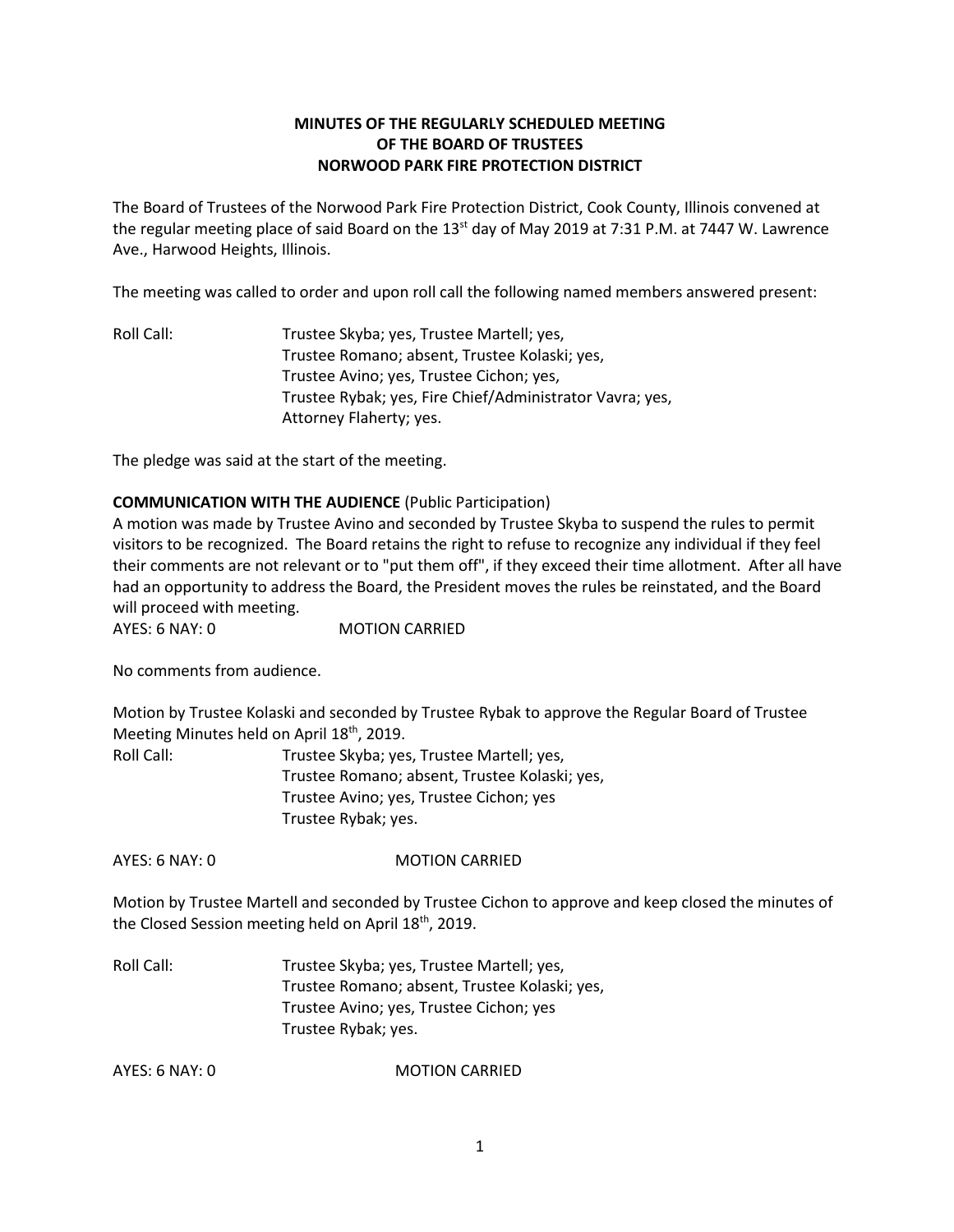Motion by Trustee Kolaski and seconded by Trustee Avino to approve payment of all current disbursements in the amount of \$399,216.84.

Roll Call: Trustee Skyba; yes, Trustee Martell; yes, Trustee Romano; absent, Trustee Kolaski; yes, Trustee Avino; yes, Trustee Cichon; yes Trustee Rybak; yes.

AYES: 6 NAY: 0 MOTION CARRIED

#### **TREASURER'S REPORT**

Schedule of Assets (Arising from Cash Transactions) April 30, 2019

| Assets                                                       |                |
|--------------------------------------------------------------|----------------|
| Checking and money market accounts (interest rate-APY):      |                |
| Byline Bank checking #4303503 (0.046%)                       | 87,448.81      |
| Byline Bank money market #4303498                            | 1,289,819.57   |
| Byline Bank ambulance billing money market #4304492 (0.295%) | 334,908.30     |
| Byline Bank-Medical #1003102                                 | 6,462.42       |
| Byline Bank- FSA #9990034868                                 | 4,570.65       |
| Total checking and money market accounts                     | \$1,723,209.75 |
| Certificates of deposit (interest rate and maturity):        |                |
| Belmont Bank (3.00%, 02/10/21)                               | 658,992.31     |
| Belmont Bank (2.30% 08/05/19)                                | 132,395.75     |
| Belmont Bank (2.35% 06/23/19)                                | 447,752.52     |
| Belmont Bank (3.00% 01/21/21)                                | 548,648.18     |

Belmont Bank (2.30% 07/19/19) 388,487.86

Total certificates of deposit  $$2,176,276.62$ Total checking, money market and certificates of deposit  $\frac{\$3,899,486.37}{\$3,899,486.37}$ 

Motion by Trustee Martell and seconded by Trustee Skyba to approve the Treasurer's report as presented from the Financial Statement for April 2019.

Trustee Martell stated that on page 5 of the financial report shows that as of April 30<sup>th</sup> we have an excess of \$348,000. We will have a shortage of about \$300-\$350,000 for the fiscal year which is better than the prior year. We have \$3.9 million cash on hand and have slowed the deficit. There are CDs coming due in June, July, and August of this year.

Roll Call: Trustee Skyba; yes, Trustee Martell; yes, Trustee Romano; absent, Trustee Kolaski; yes, Trustee Avino; yes, Trustee Cichon; yes, Trustee Rybak; yes.

AYES: 6 NAY: 0 MOTION CARRIED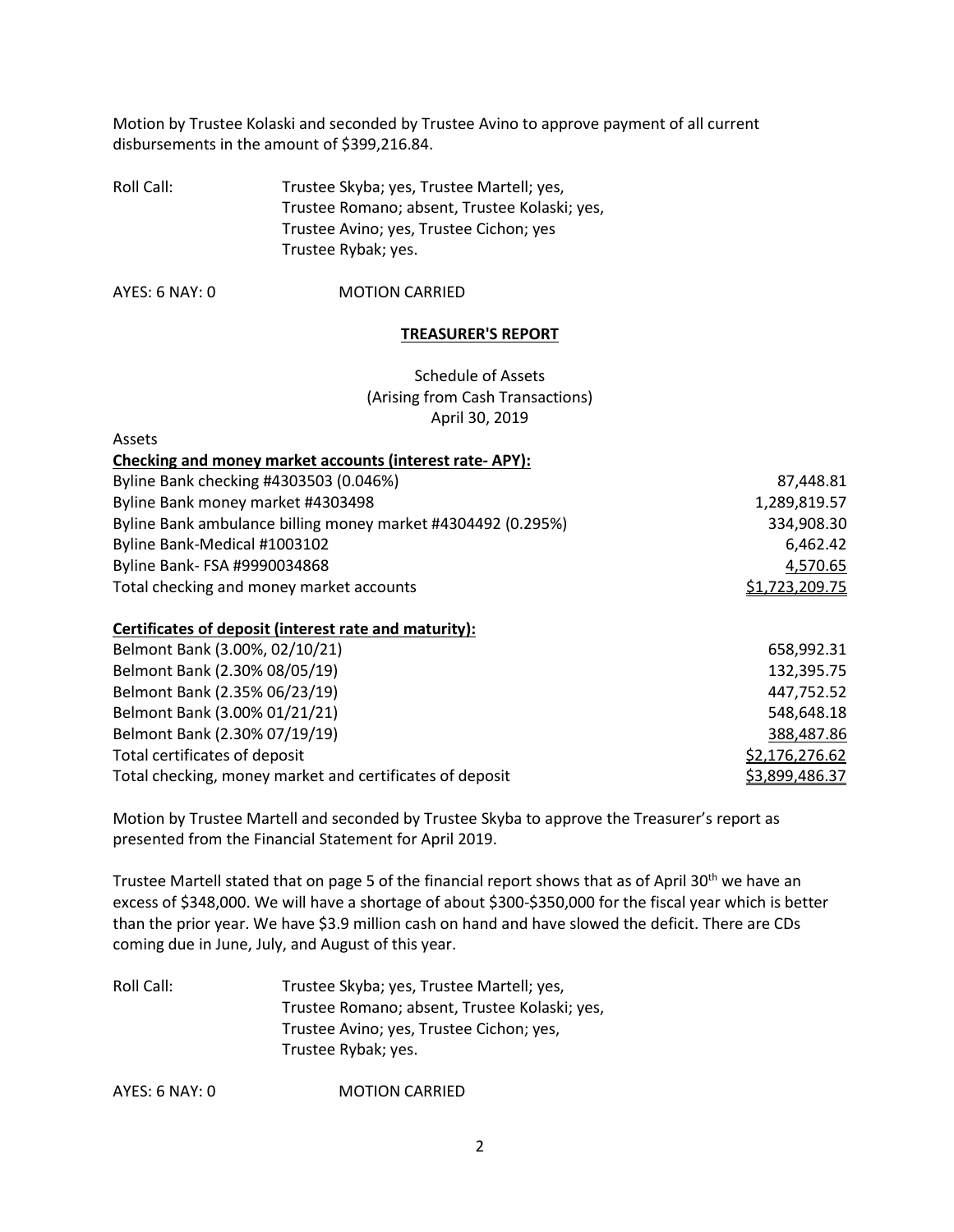## **Chiefs' Report:**

Chief Vavra stated that his report was given to all trustees.

Chief stated there are several projects on the agenda for approval.

The ambulance was blessed by our Chaplain prior to the board meeting this evening.

Motion by Trustee Kolaski seconded by Trustee Cichon to approve the Chief's report for April 2019.

AYES: 6 NAY: 0 MOTION CARRIED

# **Deputy Chief's Report:**

D/C Blondell discussed the blow-up safety house and his conversation with the Harlem Irving Plaza where it is used for the longest period. Discussing the logistics and where it can be placed. HIP offering to pay a portion or for an additional training aid. Discussed sponsorships.

Trustee Skyba stated that the fire inspection numbers are up and had questions regarding dates and numbers. D/C Blondell explained that this was the inspection of the mall which can be completed more quickly since stores are right next to each other.

**President's Report:** Trustee Martell stated thanks everyone for his 23 ½ years on the board. They have done a lot of good things. There have been challenges, but we kept moving forward. Fiscally we are in a good spot.

## **Committee Reports:**

Finance & Information Technology Committee- Trustee Martell stated that by June 30<sup>th</sup> the board will need to approve a firm for the actuary and OPEB. Will also have to transfer funds if needed.

Building and Equipment Committee- Trustee Cichon stated they are going to check and see what needs to be done and what does not need to be done.

Policy Committee- Trustee Kolaski stated there is nothing to report.

Strategic Planning Committee- Trustee Martell stated there is nothing to report.

Human Capital Committee- Trustee Rybak stated there is nothing to report.

Community Relations Committee-Trustee Avino stated the newsletter was delivered to the post office on May 1<sup>st</sup> and has still not been delivered to the home. Chief will contact the Postmaster. Discussion on bulk mail 3<sup>rd</sup> class. Discussion on boot days for the Illinois Fire Safety Alliance. Trustee Avino brought up events he would like to see if we can get out to. Commander Peistrup will work on the logistics of getting the safety signs distributed throughout the neighborhood and in high risk areas.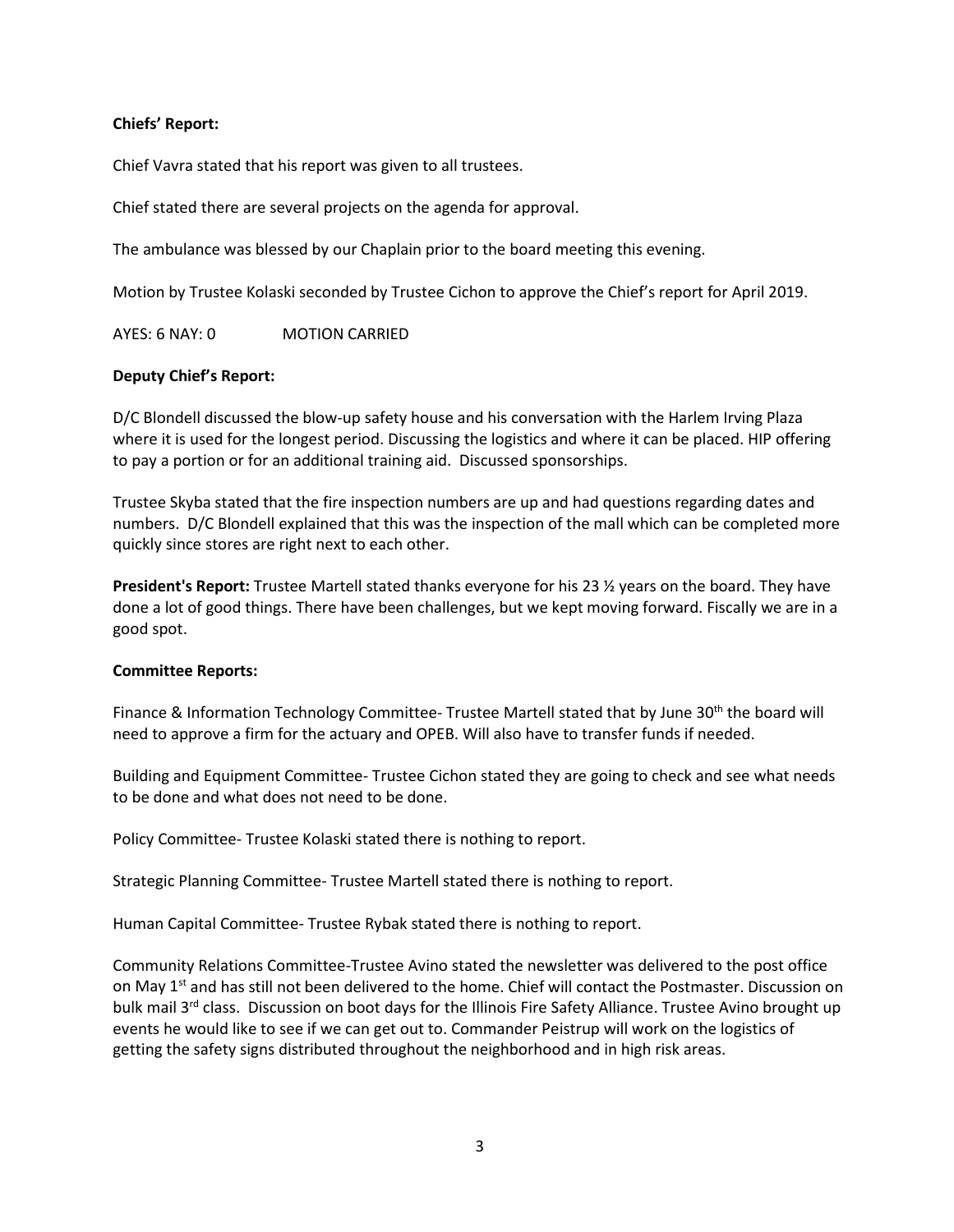Fire Commissioner & Pension Board Governance & Oversight Committee- Trustee Skyba stated there nothing to report regarding the commissioners. Pension fund he will refer to Attorney Flaherty.

Fire Commissioner Report- No report

Attorney Report- Attorney Flaherty stated that the pension fund ruled on the motion to intervene with a 4-0 vote (1 abstained). Discussion. Firefighter Stephan Swank was newly elected to the pension fund.

SB37 is in the House, it passed the Senate. This is regarding full-time firefighters working in part-time departments. There were no pension bills that passed. A super majority voted would be needed. Trustee Martell discussed the 10-year freeze on taxes, Attorney Flaherty stated that nothing passed. Discussion on legal marijuana and sports gambling.

#### **Old Business:**

None

## **New Business**

Motion by Trustee Martell and seconded by Trustee Skyba to approve Lauterbach and Amen, LLP to provide monthly accounting assistance to the Norwood Park Fire Protection District for fiscal year ended June 30, 2020 at a cost of \$1,127 per month and year-end audit support for fiscal year June 30, 2020 at a cost of \$1,105.

| Roll Call: | Trustee Skyba; yes, Trustee Martell; yes,     |
|------------|-----------------------------------------------|
|            | Trustee Romano; absent, Trustee Kolaski; yes, |
|            | Trustee Avino; yes, Trustee Cichon; yes,      |
|            | Trustee Rybak; yes.                           |
|            |                                               |

AYES: 6 NAY: 0 **MOTION CARRIED** 

Motion by Trustee Kolaski and seconded by Trustee Avino to approve the reappointment of Demetrius "Jimmy" Mougolias as Fire Commissioner of the Norwood Park Fire Protection District for a three-year term, from June 1, 2019 to May 31, 2022.

Trustee Rybak asked if this could be tabled. Discussion on attendance. Chief stated that he has been very active and helpful with the Lieutenant's testing process and new entry level firefighting test.

Roll Call: Trustee Skyba; no, Trustee Martell; no, Trustee Romano; absent, Trustee Kolaski; yes, Trustee Avino; yes, Trustee Cichon; yes, Trustee Rybak; no.

## AYES: 3 NAY: 3

Motion is tabled until the next regularly scheduled board meeting. Commissioner Mougolias will continue to serve until a replacement if found if he is reappointed per Attorney Flaherty.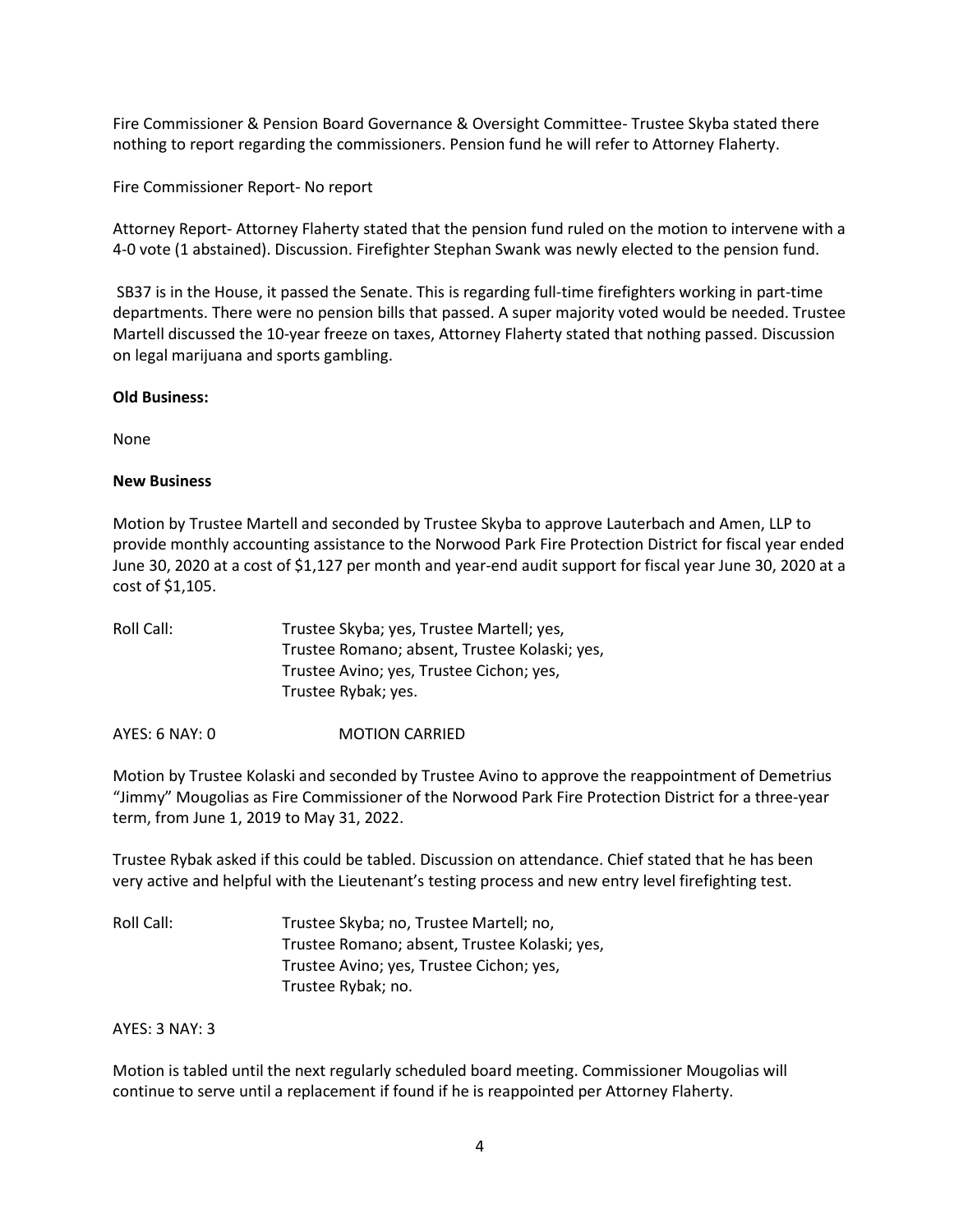Motion by Trustee Martell and seconded by Trustee Cichon to approve the purchase and installation of a Microwave- MM from Chicago Communication at a cost of \$32,231.

Trustee Skyba asked why we didn't have to go for RFP? Attorney Flaherty stated that section 11k of the act allows for telecommunication to be exempt. Chief stated the return on investment is 16 months for the T-1 lines.

| Roll Call: | Trustee Skyba; yes, Trustee Martell; yes,     |
|------------|-----------------------------------------------|
|            | Trustee Romano; absent, Trustee Kolaski; yes, |
|            | Trustee Avino; yes, Trustee Cichon; yes,      |
|            | Trustee Rybak; yes.                           |

AYES: 6 NAY: 0 MOTION CARRIED

Motion by Trustee Rybak and seconded by Trustee Cichon to approve the purchase and installation of a Base Radio (to be installed at Norridge Water Tower) from Chicago Communication at a cost not to exceed \$20,000.

Trustee Skyba stated that he didn't understand the reason for this. Chief stated that it has reached its end of life and there are no replacement parts. New radios would become repeater sights.

| Trustee Skyba; yes, Trustee Martell; yes,     |
|-----------------------------------------------|
| Trustee Romano; absent, Trustee Kolaski; yes, |
| Trustee Avino; yes, Trustee Cichon; yes,      |
| Trustee Rybak; yes.                           |
|                                               |

AYES: 6 NAY: 0 MOTION CARRIED

Motion to approve the purchase and installation of 4 Toughbook Computers and Mounts from CDS at a cost not to exceed \$26,000. Units to be installed in the Command Vehicle, Engine, and two Ambulances.

Trustee Skyba asked if this went to the Building and Equipment Committee. Trustee Cichon stated that it did.

| Roll Call: | Trustee Skyba; yes, Trustee Martell; yes,     |
|------------|-----------------------------------------------|
|            | Trustee Romano; absent, Trustee Kolaski; yes, |
|            | Trustee Avino; yes, Trustee Cichon; yes,      |
|            | Trustee Rybak; yes.                           |

AYES: 6 NAY: 0 **MOTION CARRIED** 

Motion by Trustee Cichon and seconded by Trustee Rybak to approve the purchase of Vehicle Software for reporting/dispatch/etc. from ID Networks at a cost not to exceed \$21,000.

Roll Call: Trustee Skyba; yes, Trustee Martell; yes, Trustee Romano; absent, Trustee Kolaski; yes, Trustee Avino; yes, Trustee Cichon; yes,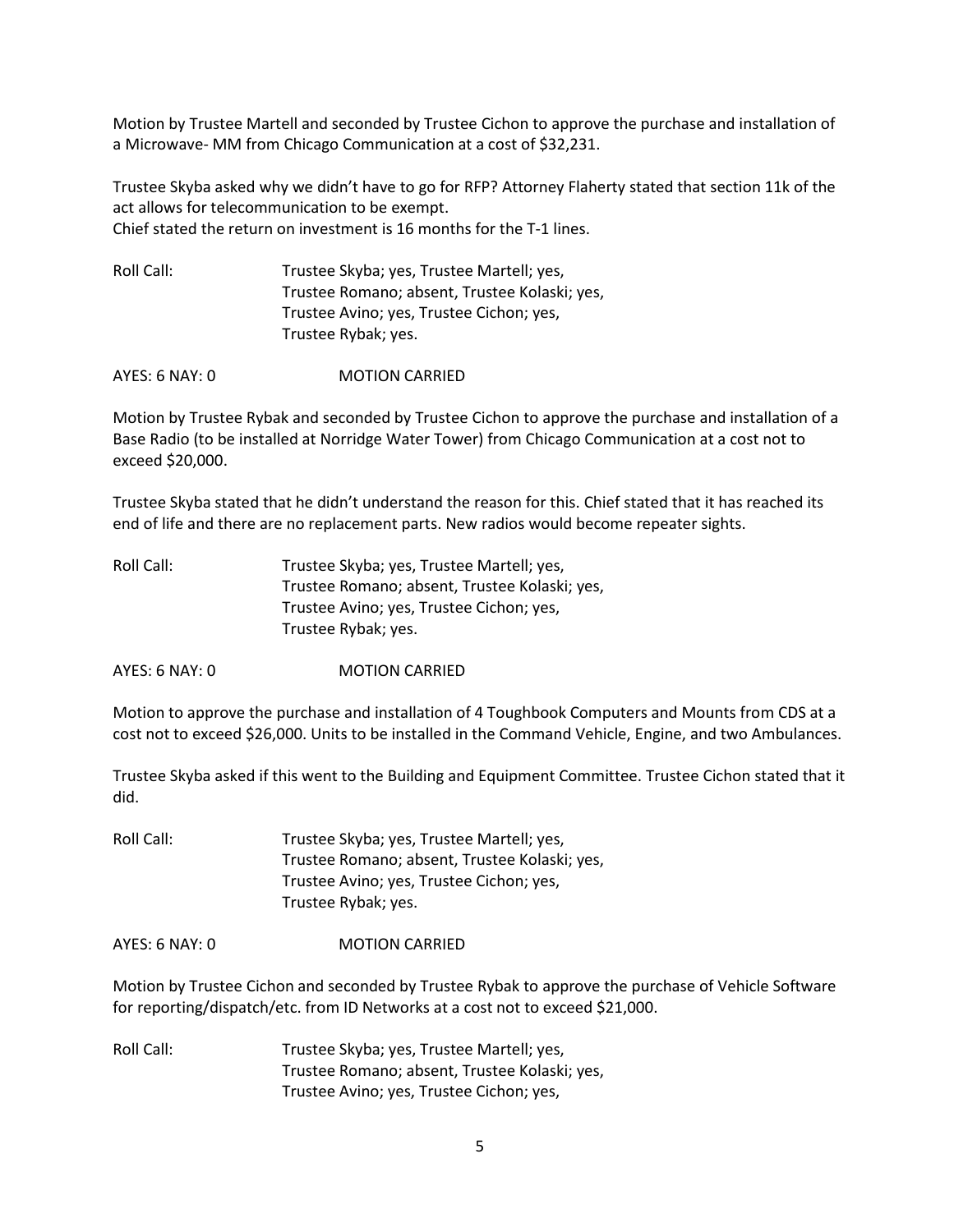## Trustee Rybak; yes.

## AYES: 6 NAY: 0 MOTION CARRIED

Motion by Trustee Kolaski and seconded by Trustee Cichon to approve the purchase of 2 computers, printers, scanners and UPS units from Blue Collar Computer (BCC) at a cost not to exceed \$4,000.

Chief stated that this will be for the upgrade of the Chief and Administrative Assistants computers, 4 monitors, 9 UPS units and labor.

| Trustee Skyba; yes, Trustee Martell; yes,     |
|-----------------------------------------------|
| Trustee Romano; absent, Trustee Kolaski; yes, |
| Trustee Avino; yes, Trustee Cichon; yes,      |
| Trustee Rybak; yes.                           |
|                                               |

AYES: 6 NAY: 0 MOTION CARRIED

Motion to approve the remodel of 8 small bathrooms at a cost of \$10,000. Work to be performed by employees.

Trustee Martell asked Attorney Flaherty if we can have employees do the work. Attorney Flaherty stated that Prevailing Wage is not an issue. Discussion regarding Worker Compensation. Chief stated that the 8 bathrooms are the 2 public bathrooms on office side, senior firefighter's quarters, Commander's quarters, Lieutenant's quarters and Chiefs. They plan to replace the toilets, vanities and faucets until the money runs out. He will pay the firefighters overtime to complete the job.

| Roll Call: | Trustee Skyba; yes, Trustee Martell; yes,     |
|------------|-----------------------------------------------|
|            | Trustee Romano; absent, Trustee Kolaski; yes, |
|            | Trustee Avino; yes, Trustee Cichon; yes,      |
|            | Trustee Rybak; yes.                           |

AYES: 6 NAY: 0 **MOTION CARRIED** 

Motion by Trustee Cichon and seconded by Trustee Rybak to approve the purchase and installation of flooring in the Commander's, Lieutenant's, and Senior's living quarters by Pauls Hardwood at a cost not to exceed \$7,000.

| Roll Call: | Trustee Skyba; yes, Trustee Martell; yes,     |
|------------|-----------------------------------------------|
|            | Trustee Romano; absent, Trustee Kolaski; yes, |
|            | Trustee Avino; yes, Trustee Cichon; yes,      |
|            | Trustee Rybak; yes.                           |

AYES: 6 NAY: 0 MOTION CARRIED